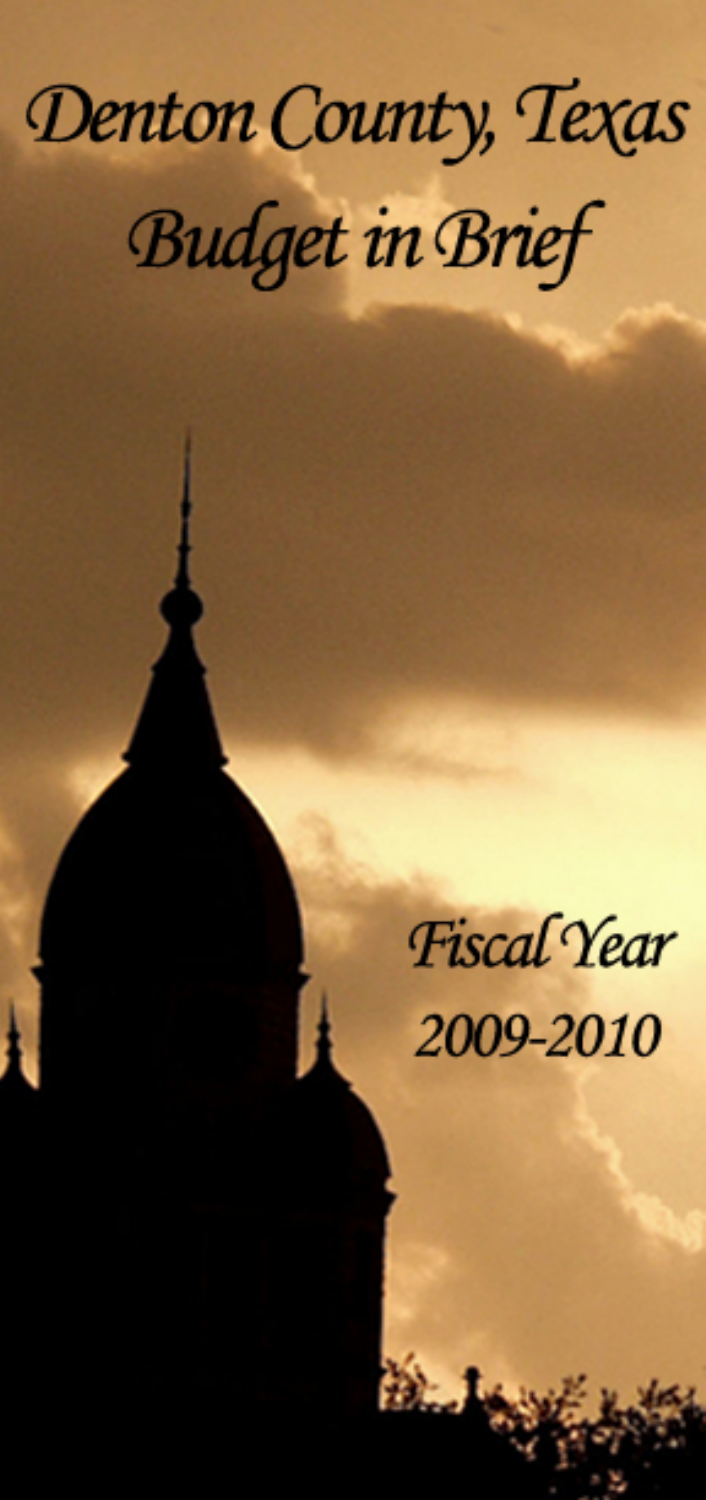## **DENTON COUNTY ORGANIZATION**



## **Commissioners Court**

| Official              | Name                   | <b>Telephone</b> |
|-----------------------|------------------------|------------------|
| County Judge          | Mary Horn              | 940.349.2820     |
| Commissioner, Pct. #1 | Hugh Coleman           | 940.349.2810     |
| Commissioner, Pct. #2 | Ron Marchant           | 972.434.7140     |
| Commissioner, Pct. #3 | <b>Bobbie Mitchell</b> | 972.434.4780     |
| Commissioner, Pct. #4 | Andy Eads              | 940.349.2801     |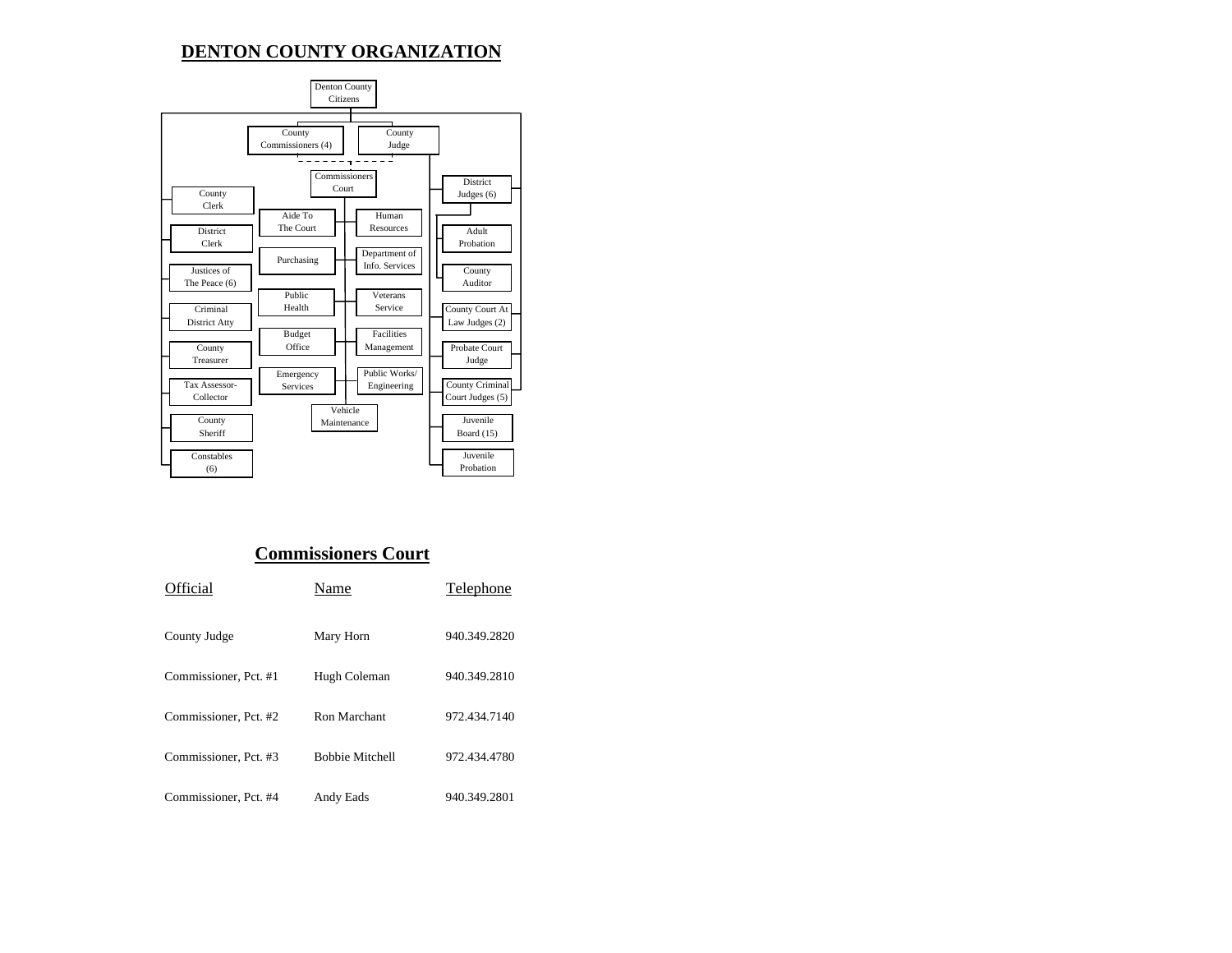#### **FY 2009-2010 ORGANIZATIONAL GOALS**

#### *• OUR MISSION •*

Denton County will be recognized as the leader in local government through its excellent service to citizens and qualit y workforce. We will carry out our duties by respecting citizens, maintaining fiscal responsibility, demonstrating accountability, and fairly and equitably allocating resources.

#### *• OUR PURPOSE •*

Ultimately, it is Commissioners Court who through the budget and planning process, must balance limited fiscal resources wit h needs identified by the citizens, requirements of other electe d officials and departments, state and federal mandates, and their own values.

#### *• OUR GOALS •*

The following primary goals of the county which were establishe dby the Commissioners Court form an outline for count y departments to follow. Achievement of these goals is essential for Denton County to remain an effective instrument in public life in the coming decades.

- *•* Remaining fiscally responsible and conservative
- Pro-actively planning for change and growth
- Maintaining the highest level of safety and security for our citizens
- Aggressively pursue maintaining the lowest possible tax rate
- Preserving and upgrading the public infrastructure
- Developing economic and industrial growth
- Maintaining a stable, high quality workforce
- Providing support for mobility and transportation needs in the county
- Providing an effective and efficient judicial/legal system to serve the citizens
- Retaining and expanding partnerships to improve the health of citizens
- Fulfilling legislative obligations
- Developing long-range strategic plans
- *•* Preserving an adequate fund balance
- *•* Enhancing e-government solutions and technologies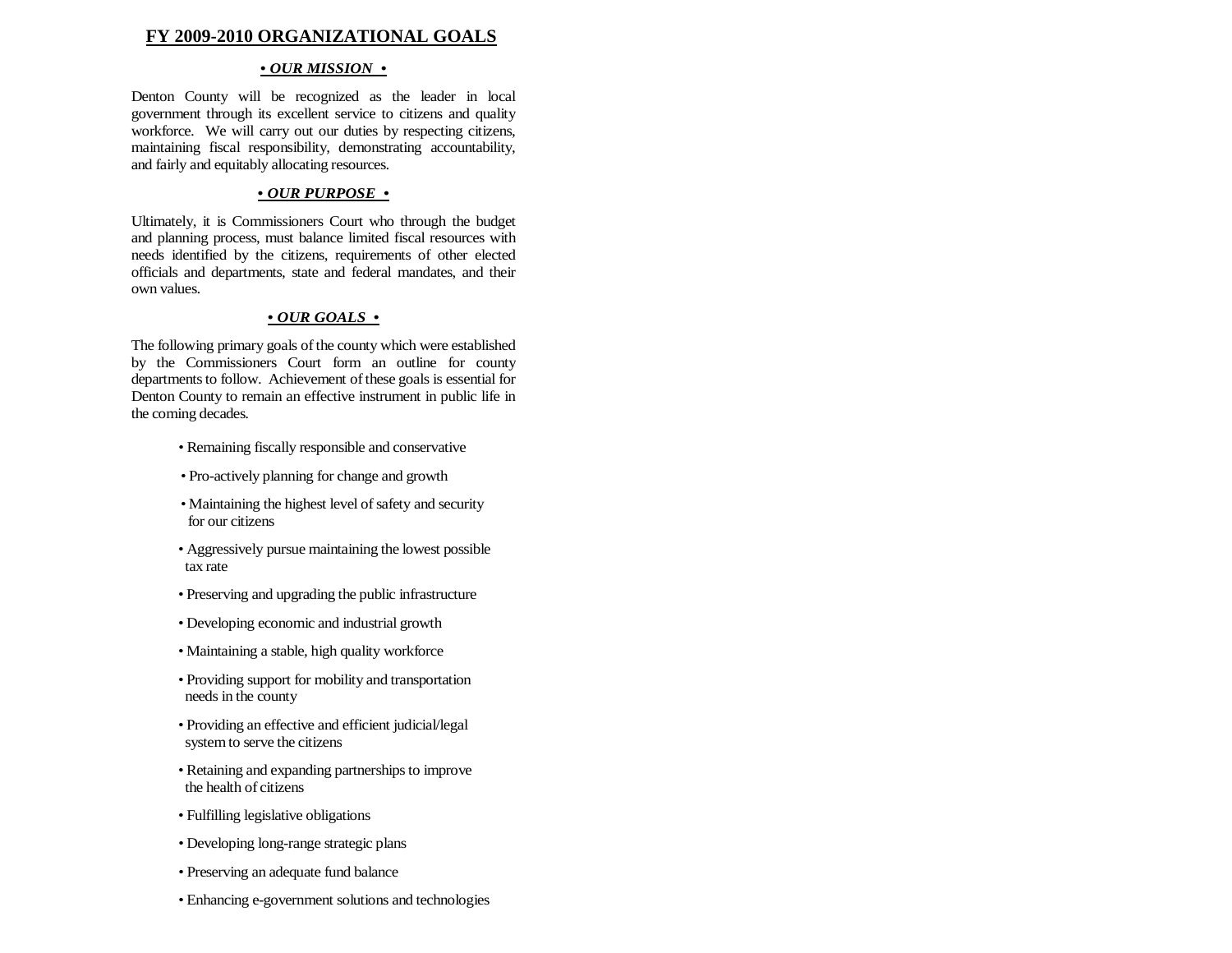#### **DENTON COUNTY DEMOGRAPHICS**

| Officials Elected by Vote of the People     | 37   |
|---------------------------------------------|------|
| County Employees (includes grant positions) | 1467 |
| Organized School Districts in the County    | 17   |
| Incorporated Municipalities in the County   | 40   |
| Area in Square Miles                        | 911  |

| <b>Denton County Population Growth</b> |             |          |  |  |
|----------------------------------------|-------------|----------|--|--|
| Year                                   | Population* | % Change |  |  |
| 1960                                   | 47.432      |          |  |  |
| 1970                                   | 75,633      | 59.46%   |  |  |
| 1980                                   | 143.126     | 89.24%   |  |  |
| 1990                                   | 273,525     | 91.11%   |  |  |
| 2000                                   | 432.976     | 58.29%   |  |  |
| 2009                                   | 628,300     | 45.11%   |  |  |

\* Sources: 1960-2000, U. S. Census Bureau; 2000, NCTCOG Population Estimate, 01-01-09.

| <b>Leading Employers in Denton County*</b> |             |
|--------------------------------------------|-------------|
| Employer                                   | # Employees |
| University of North Texas                  | 7,762       |
| Lewisville Ind. School Dist.               | 5,896       |
| Denton Independent School Dist.            | 2,948       |
| American Airlines Alliance                 | 2,105       |
| Frito-Lay Inc                              | 2,050       |
| Texas Womans University                    | 1,586       |
| Denton State School                        | 1,500       |
| Denton County                              | 1,467       |
| <b>Peterbilt Motors</b>                    | 1,404       |
| Centex Home Equity Phase I & II            | 1,400       |
| City of Denton                             | 1,300       |
| <b>EMC</b> Mortgage Corp                   | 1,000       |
| Wal-Mart                                   | 900         |
| Medical Center of Lewisville               | 810         |
| Denton Regional Medical Center             | 800         |
| Thermadyne Holding Corp                    | 751         |
| Presbyterian Hospital of Denton            | 750         |
| American Building Control, Inc.            | 710         |
| <b>Trinity Medical Center</b>              | 700         |
| Household Automotive Finance               | 680         |

\* Sources: North Texas Council of Governments (NCTCOG), various cities and chambers of commerce.

| <b>Comparative Unemployment Rates *</b> |                |                      |  |  |
|-----------------------------------------|----------------|----------------------|--|--|
| Denton County                           | State of Texas | <b>United States</b> |  |  |
| 6.88%                                   | 7.21%          | 9.18%                |  |  |

 $^\ast~$  Not seasonally adjusted; annual/YTD averages; sources: Bureau of Labor Statistics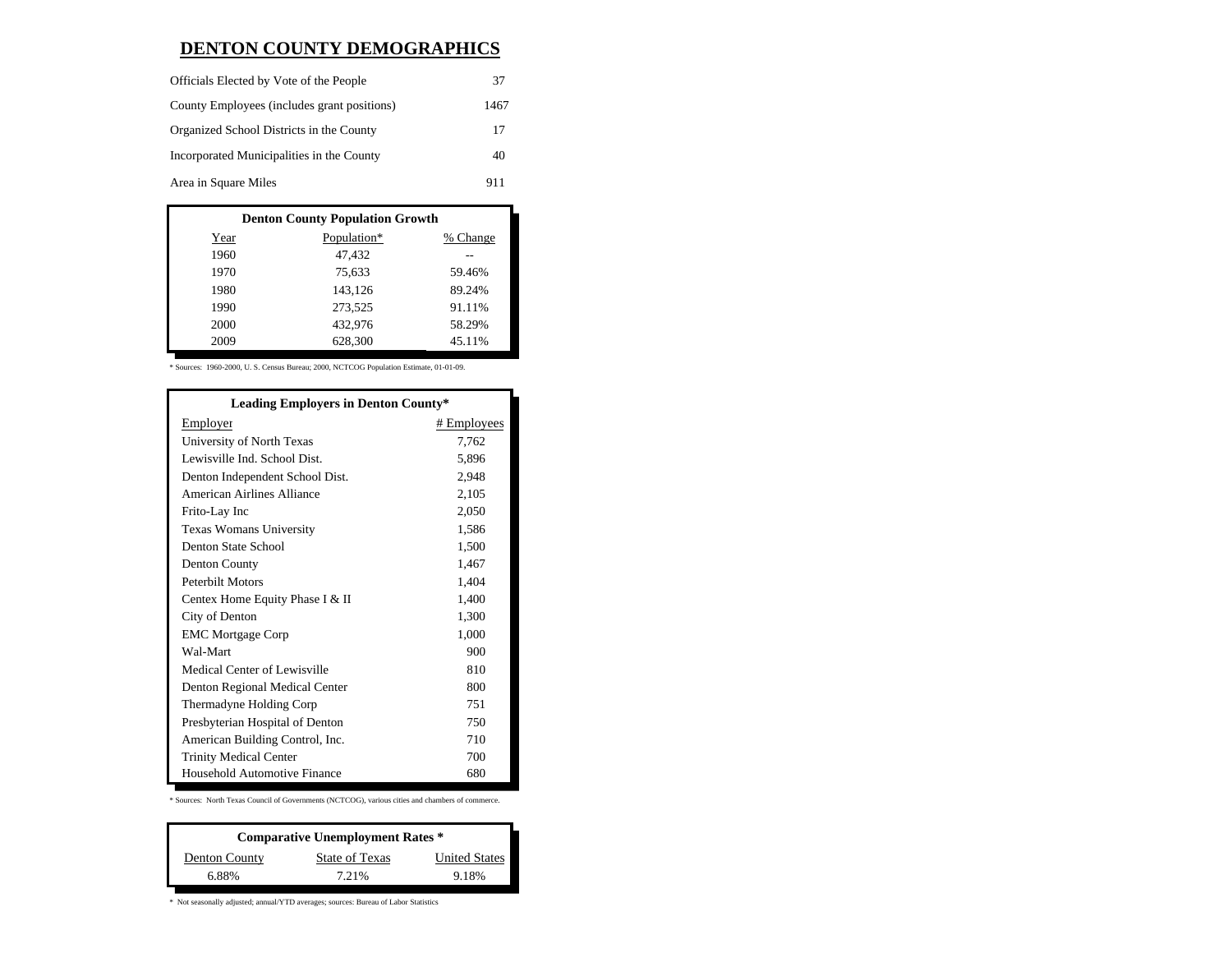## **EMPLOYEE HISTORY**



## **EMPLOYEE SUMMARY BY FUNCTION**

#### **Total Number of Employees: 1,467**



Public Safety

| <b>Total Number of Employees by Function</b> |       |                      |       |  |
|----------------------------------------------|-------|----------------------|-------|--|
| General Admin.                               | 168.0 | <b>Public Safety</b> | 794.0 |  |
| Judicial                                     | 135.5 | Conservation         | 9.0   |  |
| Legal                                        | 113.5 | Road & Bridge        | 80.0  |  |
| Financial                                    | 87.5  | Public Health        | 47.5  |  |
| <b>Public Facilities</b>                     | 32.0  |                      |       |  |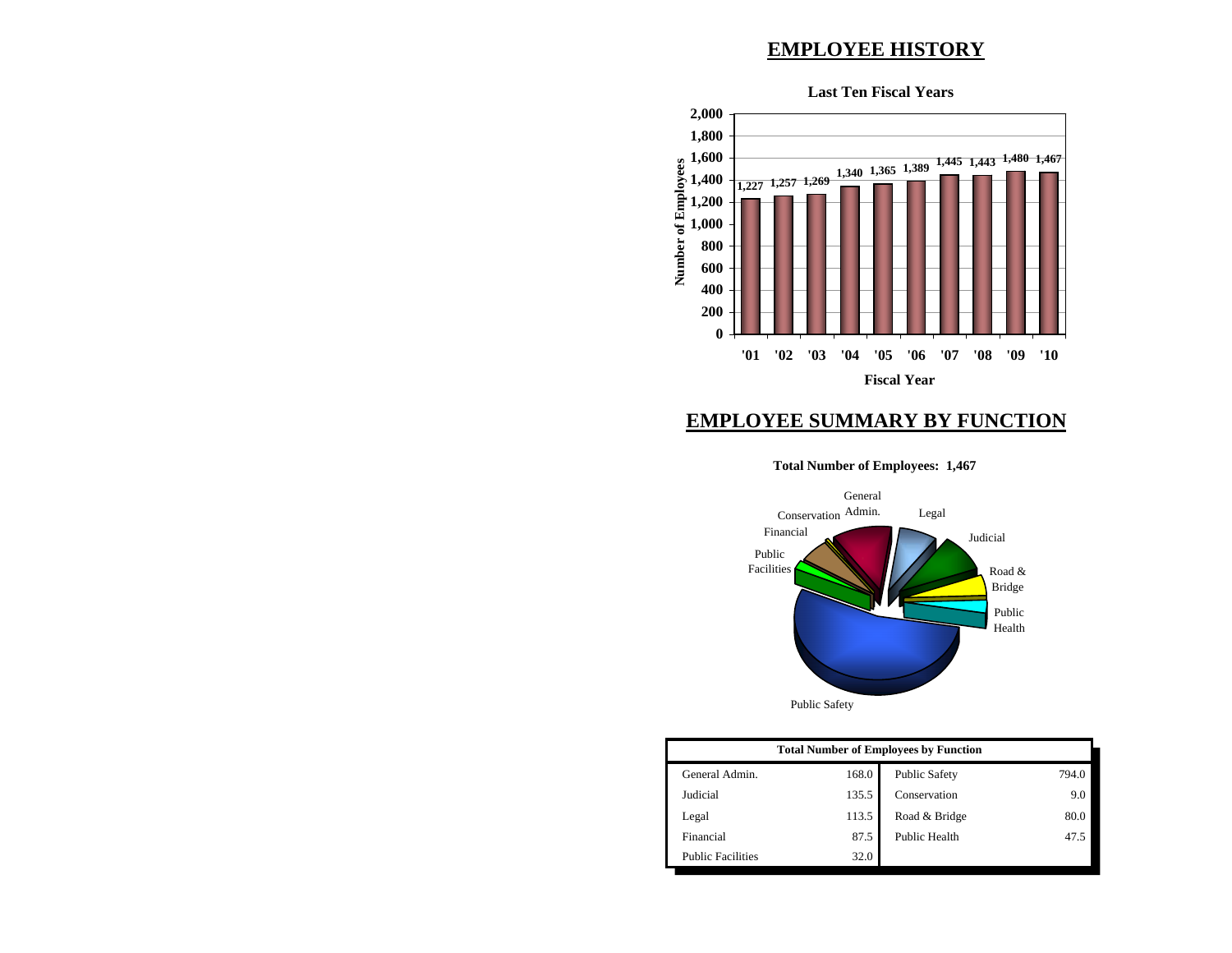## **PROPERTY TAX ANALYSIS**

**Property Tax Analysis For the Average \$212,370 Home in Tax Year 2009**



County taxes for FY 2008-2009 on <sup>a</sup> \$211,710 home, which was the county average, were \$499.15 based on the adopted tax rate of  $.23577¢$  per \$100 valuation.

Evaluations by the Denton Central Appraisal District on existing property increased by an average of 0.3% for FY 2009. A home valued at \$211,710 would have, on an average, a current value of \$212,370.

County taxes for FY 2009-2010 on the same house would be \$530.50 based on the property tax rate of .24980¢ per \$100 valuation.

If the valuation on your home was \$211,710 in FY 2008-2009 and remained the same in 2009-2010, county taxes on your home would be \$528.85, which is an increase of \$29.70 per year. If your appraisal increased by approximately 0.3%, taxes will increase by \$31.35 per year or \$2.61 per month in 2009-2010.

Changes in an individual taxpayer's county taxes are dependent on the specific change in property evaluation. The above figures are presented for comparison purposes.





\* This chart reflects the actual adopted tax rates based on the tax year.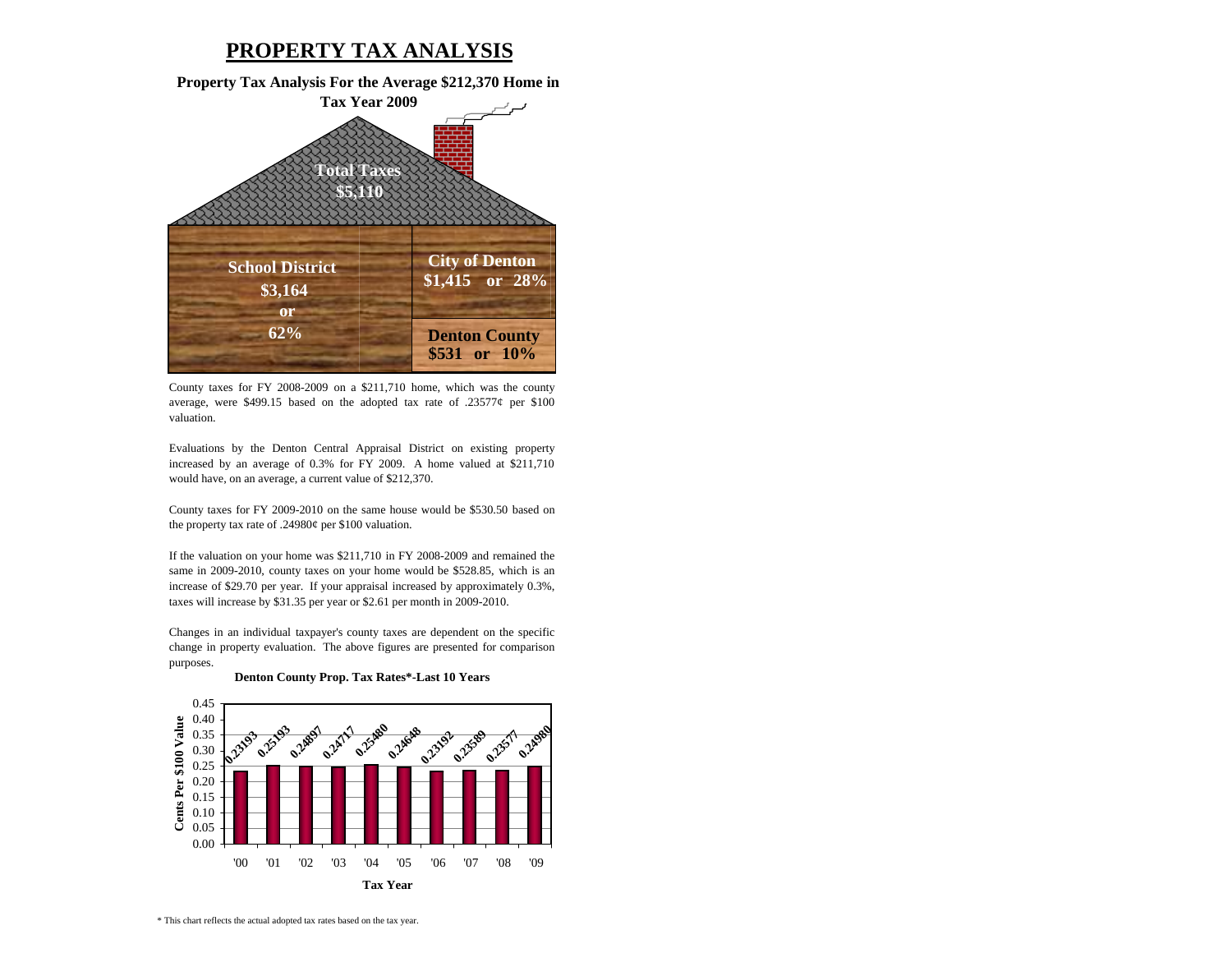## **REVENUES BY FUNCTION**

#### **FY 2010 Budget - Total Comparative Revenues**

|                          | FY 2007-08    | FY 2008-09    | FY 2009-10    |
|--------------------------|---------------|---------------|---------------|
| Function                 | Actual        | Estimates     | <b>Budget</b> |
| <b>Ad Valorem Taxes</b>  | \$116,739,752 | \$126,037,000 | \$131,497,635 |
| Fees of Office           | \$14,532,705  | \$14,292,000  | \$14,652,772  |
| Fines                    | \$4,146,764   | \$4,310,000   | \$4,380,000   |
| Intergovernmental        | \$15,409,861  | \$13,827,689  | \$9,837,682   |
| <b>Auto Registration</b> | \$8,297,596   | \$8,688,488   | \$7,800,000   |
| Miscellaneous            | \$5,217,665   | \$7,075,080   | \$4,225,305   |
| <b>Interest</b>          | \$2,829,407   | \$836,910     | \$928,050     |
| Fund Balance*            | \$0           | \$0           | \$11,183,664  |
| <b>TOTALS</b>            | \$167,173,750 | \$175,067,167 | \$184,505,108 |





## **EXPENDITURES BY FUNCTION**

**FY 2010 Budget - Total Comparative Expenditures** 

|                      | FY 2007-08    | FY 2008-09    | FY 2009-10    |
|----------------------|---------------|---------------|---------------|
| Function             | Actual        | Estimates     | <b>Budget</b> |
| General Admin        | \$17,625,331  | \$19,212,977  | \$21,735,001  |
| Judicial             | \$15,786,201  | \$17,131,868  | \$17,421,772  |
| Legal                | \$10,442,389  | \$10,997,412  | \$11,081,318  |
| Financial            | \$5,468,113   | \$5,703,053   | \$6,063,558   |
| Facilities           | \$7,645,966   | \$8,284,389   | \$8,373,257   |
| <b>Public Safety</b> | \$53,934,418  | \$57,463,883  | \$58,506,077  |
| Health and Welfare   | \$7,274,398   | \$7,029,225   | \$6,857,360   |
| Road & Bridge        | \$10,690,649  | \$12,697,209  | \$11,981,275  |
| Capital Projects     | \$1,220,531   | \$3,424,550   | \$2,807,484   |
| Debt Service         | \$25,867,622  | \$28,860,088  | \$34,032,791  |
| Miscellaneous        | \$7,616,929   | \$6,440,672   | \$5,645,215   |
| <b>TOTALS</b>        | \$163,572,547 | \$177,245,326 | \$184,505,108 |